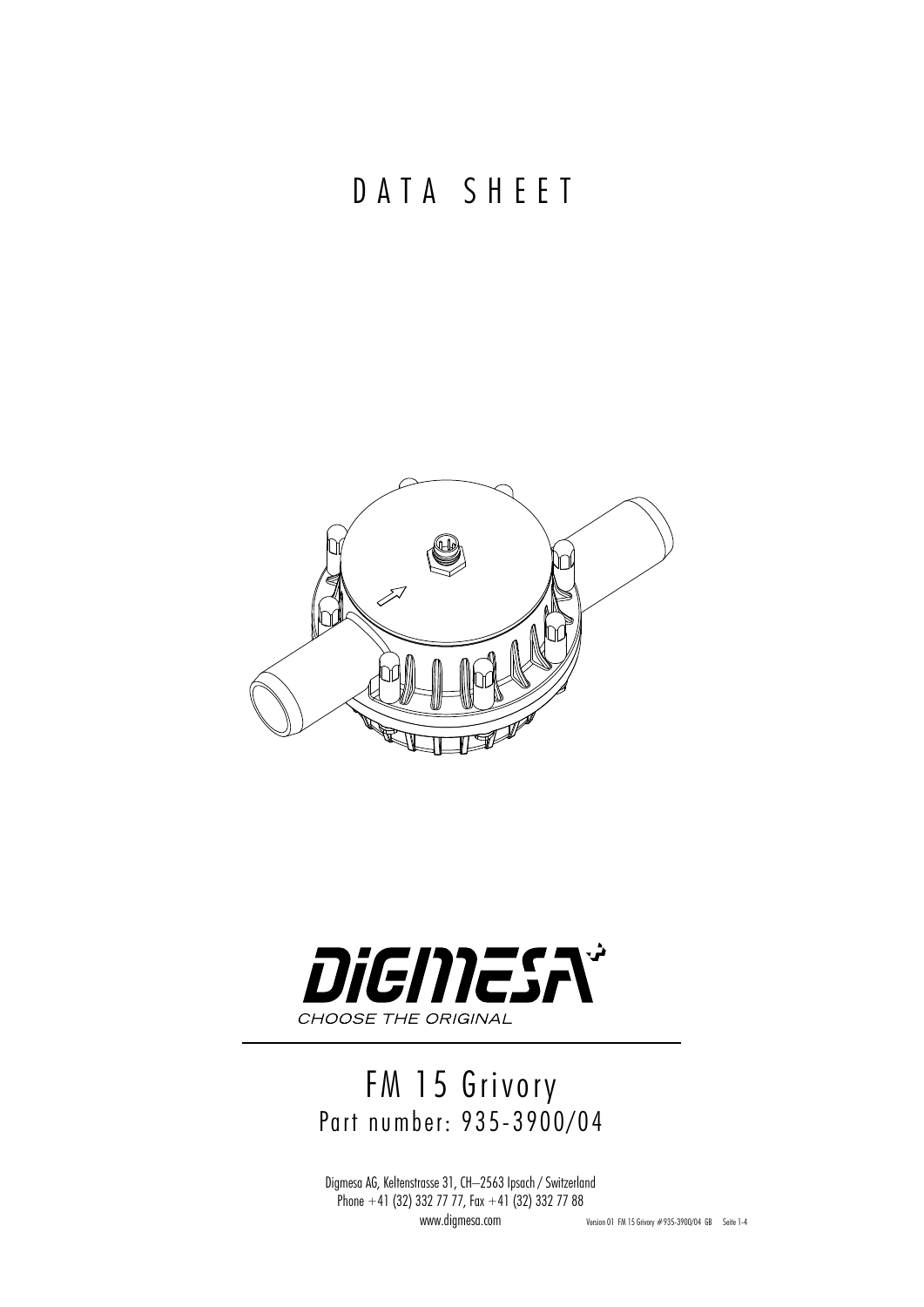# General Description

The FM 15 is a general-purpose precision device. It measures with constant precision and guarantees maximum accuracy in the measurement of fluid volumes. Its integrated electronic pulse emitter, plus the forces acting centrally upon its vane give an additional guarantee for a practically unlimited useful life. By means of its multi-jet metering principle, a very high degree of accuracy is achieved and for this reason it is employed in

#### **Ma**

many different industrial sectors.

**Specific applications:** Compact design, great working range. High accuracy, high precision, suitably for continuous operation.

### **Approvals / Standards**

EN55014-1:00+A1:01+A2:02, EN61000- 6-3:01+A11:04 , IEC61000-6-3:06(ed.2.0), EN61000-3-2:06, IEC61000-3-2:05(ed.3.0), EN61000-3-3:95+A1:01+A2:05, IEC61000- 3-3:94+A1:01+A2:05(Cons.ed 1.2), EN55014-2:97+A1:01, EN61000-6-1:01, IEC61000-6-1:05(ed.2) CE

| <b>Material:</b> |                                  | <b>Technical data:</b>                                |                                                                                   |                    | <b>Electrical connection ratings:</b> |  |
|------------------|----------------------------------|-------------------------------------------------------|-----------------------------------------------------------------------------------|--------------------|---------------------------------------|--|
| Housing:         | Grivory HT1V-5 FWA               | Flow rate:                                            | from $2.83$ $V$ min                                                               | Power supply:      | $+4.5$ to $+24$ VDC                   |  |
| Bearing pin:     | Ceramic                          | Speed:                                                | max. 1900 rpm                                                                     | Consumption:       | $< 8$ mA                              |  |
| Nozzle:          | $Ø$ 15.0mm                       | Measuring accuracy:                                   | $+/- 2.0\%$                                                                       | Signal connection: | Open collector NPN                    |  |
| $0$ -ring:       | EPDM                             | Repetition:                                           | $\lt$ +/- 0.25%                                                                   | Signal voltage:    | O VDC GND<br>(saturation $<$ 0.7 V)   |  |
| Turbine:         | Grivory HT1V-5 FWA 6 Magnets     | Temperature range:                                    | $-10^{\circ}$ C to $+65^{\circ}$ C<br>14°F to 149°F                               |                    |                                       |  |
| Magnete:         | SmCo                             | Pressure range:<br>Mounting position:<br>Nozzle size: |                                                                                   | Signal load:       | max. 20 mA                            |  |
|                  | (not in contact with the medium) |                                                       | 12 bar at 20 $\degree$ C<br>174 psi /68 $\degree$ F<br>Horizontal *<br>$Ø$ 15.0mm | Leakage current:   | max. $10 \mu A$                       |  |
| Cap nuts:        | Inox A <sub>2</sub>              |                                                       |                                                                                   | Connections:       | Lumberg RSMF4/0.5 M                   |  |
| Screw:           | $ln$ ox A $2$                    |                                                       |                                                                                   | Signal:            | Square-wave output                    |  |
|                  |                                  |                                                       |                                                                                   | Duty Cycle:        | $~1.60\%$                             |  |

#### **Dimensions in mm:**











### **RESISTANCE**

Special regulations which must be complied with by the flowmeter manufacturer apply to each country, e.g. CE, NSF, FDA and SK. The various media flowing through the flowmeter differ from application to application. You are advised to enquire with the medium manufacturer as to whether the entire installation and the flowmeter are resistant to the medium itself (see Material)!

### **ELECTRONIC**

DIGMESA electronic circuitry is always designed for operation with DIGMESA flowmeters. Please note the following if connecting to other electronic circuitry:

•The flowmeter does not supply an output voltage but switches the signal terminal to 0 V ground (actuated) or leaves it open (non-actuated)

•There must be a pull-up resistor between power supply  $+$  and signal depending on electronic circuitry!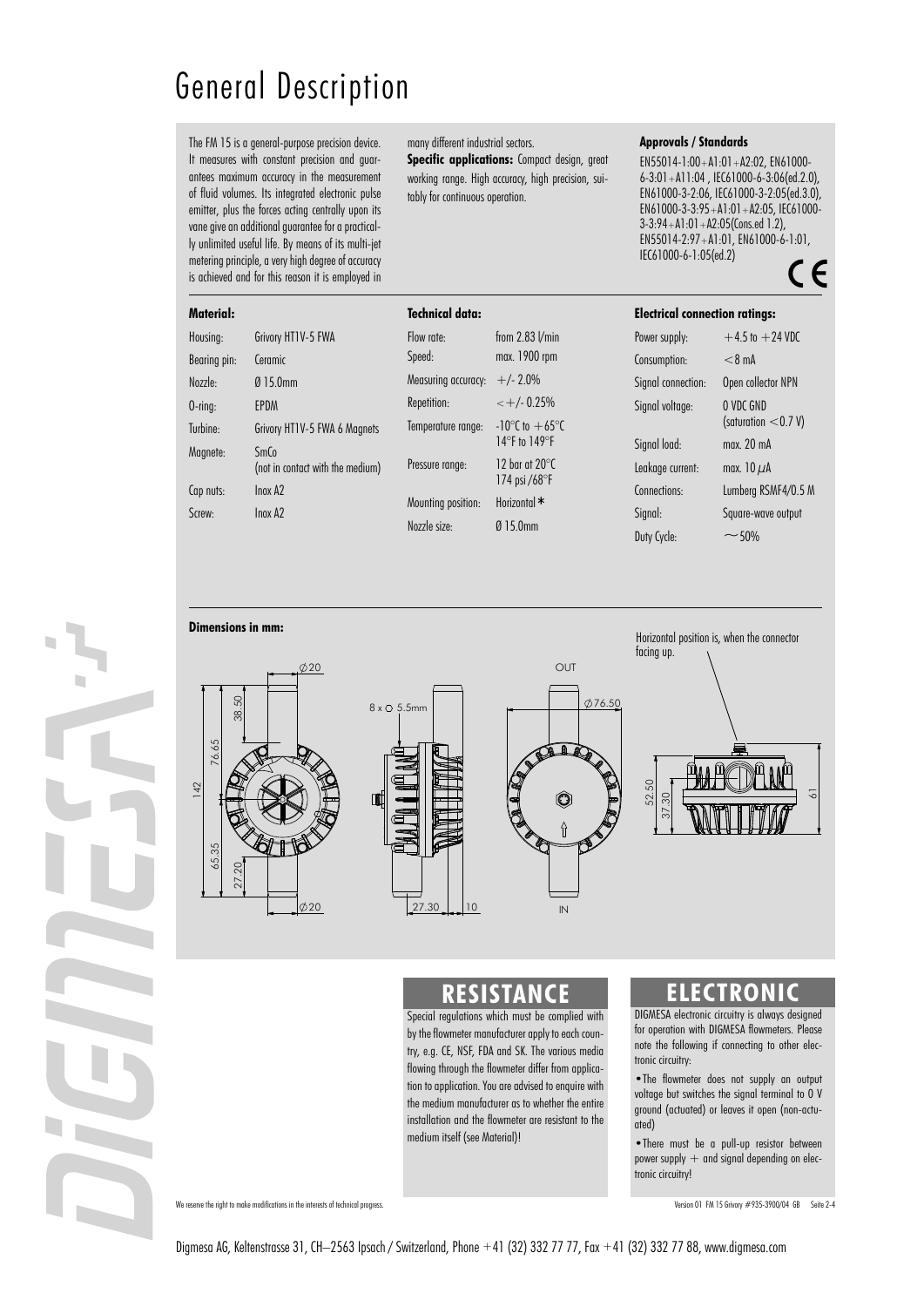# Interface Connection: Examples Open Collector



n

Digmesa AG, Keltenstrasse 31, CH–2563 Ipsach / Switzerland, Phone +41 (32) 332 77 77, Fax +41 (32) 332 77 88, www.digmesa.com